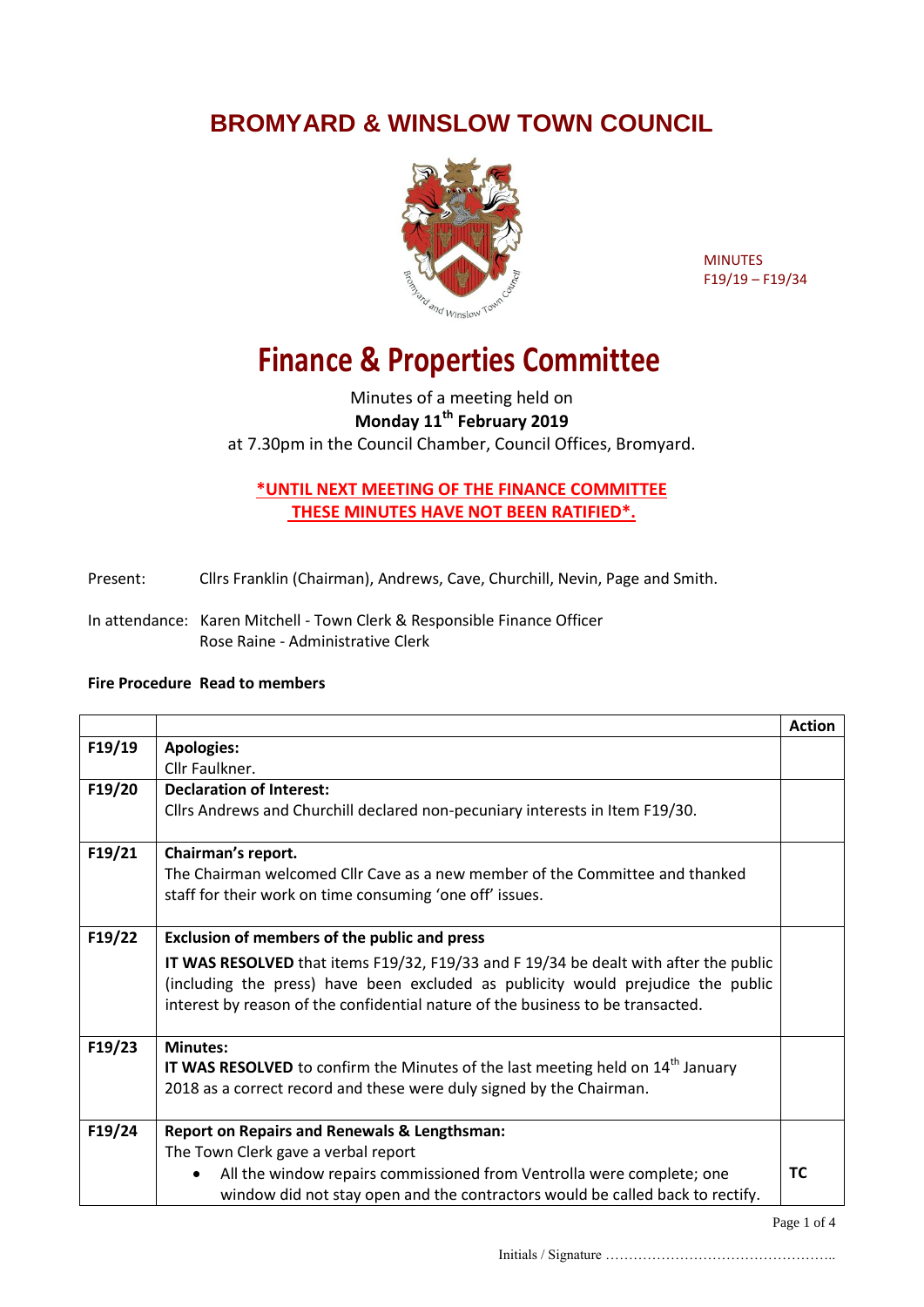|        | The 'Port a loos' in Tenbury Road Car Park had been out of operation during<br>$\bullet$<br>the week of cold weather; one was now functioning but the second, though<br>clean, was not working.                                                        |                                                                 |                                   |           |  |  |
|--------|--------------------------------------------------------------------------------------------------------------------------------------------------------------------------------------------------------------------------------------------------------|-----------------------------------------------------------------|-----------------------------------|-----------|--|--|
|        | Car Park Ticket machines repeatedly block up and cease to issue tickets.<br>$\bullet$<br>Quotations for replacements to be brought forward. Cllr Churchill's name to be<br>given to Conquest Theatre so if that machine breaks down when the office is |                                                                 |                                   | <b>TC</b> |  |  |
|        | closed she can be called to sort the problem.<br>Fixed wire testing set for Wed/Thursday 20/21 <sup>st</sup> February.<br>$\bullet$                                                                                                                    |                                                                 |                                   |           |  |  |
| F19/25 | <b>Matters Arising - For information only:</b>                                                                                                                                                                                                         |                                                                 |                                   |           |  |  |
|        | F19/12 - Bromyard Speed Festival - Town Clerk to meet with Chairman of BSF                                                                                                                                                                             |                                                                 |                                   | <b>TC</b> |  |  |
|        | to discuss issues on 14 <sup>th</sup> February 2019, and liaise with BBLP Locality Steward.                                                                                                                                                            |                                                                 |                                   | <b>TC</b> |  |  |
|        | F19/08 - Tree Survey - no meeting with HC Tree Protection Officer or with a<br>$\bullet$                                                                                                                                                               |                                                                 |                                   |           |  |  |
|        | representative of the diocese. Town Clerk to press ahead and complete the<br>relevant documentation.                                                                                                                                                   |                                                                 |                                   |           |  |  |
|        | F19/13 - Taking Over Nunwell Park - Cllr Shaw had referred the matter to Cllr<br>$\bullet$                                                                                                                                                             |                                                                 |                                   |           |  |  |
|        | Barry Durkin who had not, as yet, responded.                                                                                                                                                                                                           |                                                                 |                                   |           |  |  |
|        | F19/16 - Grounds Maintenance - Town Clerk to detail what 'satisfactory<br>$\bullet$<br><b>TC</b>                                                                                                                                                       |                                                                 |                                   |           |  |  |
|        | monitoring procedures' would entail to next meeting.                                                                                                                                                                                                   |                                                                 |                                   |           |  |  |
|        | Town Council's gardener will care for the green spaces in Tenbury Road Car<br>Park.                                                                                                                                                                    |                                                                 |                                   |           |  |  |
|        |                                                                                                                                                                                                                                                        |                                                                 |                                   |           |  |  |
| F19/26 | <b>Finance:</b>                                                                                                                                                                                                                                        |                                                                 |                                   |           |  |  |
|        | Income & Expenditure by Budget Heading<br>a)                                                                                                                                                                                                           |                                                                 |                                   |           |  |  |
|        |                                                                                                                                                                                                                                                        | IT WAS RESOLVED to accept item a for the month of January 2019. |                                   |           |  |  |
|        | <b>Bank Reconciliation</b><br>b)<br>Cllr Nevin to initial the bank statement.<br>IT WAS RESOLVED to accept item b for the month of January 2019.                                                                                                       |                                                                 |                                   |           |  |  |
|        | <b>Top Sheet</b><br>C)                                                                                                                                                                                                                                 |                                                                 |                                   |           |  |  |
|        |                                                                                                                                                                                                                                                        | IT WAS RESOLVED to accept item c for the month of January 2019. |                                   |           |  |  |
|        |                                                                                                                                                                                                                                                        |                                                                 |                                   |           |  |  |
|        | <b>Accounts for Scrutiny</b><br>d)                                                                                                                                                                                                                     |                                                                 | £                                 |           |  |  |
|        | Thomas Fattorini Ltd<br><b>Travis Perkins</b>                                                                                                                                                                                                          | <b>Mayoral Badges</b><br>Misc Handyman Materials                | $£319.19 + VAT$<br>£32.40 + $VAT$ |           |  |  |
|        | <b>PKF</b> Accountants                                                                                                                                                                                                                                 | <b>Review of Annual Governance</b>                              | $£607.50 + VAT$                   |           |  |  |
|        | IT WAS RESOLVED to accept item d for the month of January 2019.                                                                                                                                                                                        |                                                                 |                                   |           |  |  |
|        | <b>Contracts</b><br>e)                                                                                                                                                                                                                                 |                                                                 |                                   |           |  |  |
|        | Loggicc                                                                                                                                                                                                                                                | Annual Web hosting Fee                                          | $£248.00 + VAT$                   |           |  |  |
|        | <b>West Mercia Energy</b>                                                                                                                                                                                                                              | Gas Old Vic Dec 2018                                            | £287.92 + VAT                     |           |  |  |
|        | <b>West Mercia Energy</b>                                                                                                                                                                                                                              | Gas Heritage Centre Dec 2018                                    | $£108.37 + VAT$                   |           |  |  |
|        | <b>West Mercia Energy</b>                                                                                                                                                                                                                              | Old Vicarage Elec Dec 2018                                      | $£234.90 + VAT$                   |           |  |  |
|        | <b>West Mercia Energy</b>                                                                                                                                                                                                                              | T'bury Road Elec charges Dec 2018                               | $£23.77 + VAT$                    |           |  |  |
|        | Npower                                                                                                                                                                                                                                                 | Streetlights Oct - Dec 2018                                     | £262.41 + VAT                     |           |  |  |
|        | Npower<br><b>Information Commissioner</b>                                                                                                                                                                                                              | Lamps Sensor Oct - Dec 2018<br><b>Annual Registration Fee</b>   | $£64.54 + VAT$<br>£40.00          |           |  |  |
|        |                                                                                                                                                                                                                                                        |                                                                 |                                   |           |  |  |
|        |                                                                                                                                                                                                                                                        | IT WAS RESOLVED to accept item e for the month of January 2019. |                                   |           |  |  |
|        |                                                                                                                                                                                                                                                        |                                                                 |                                   |           |  |  |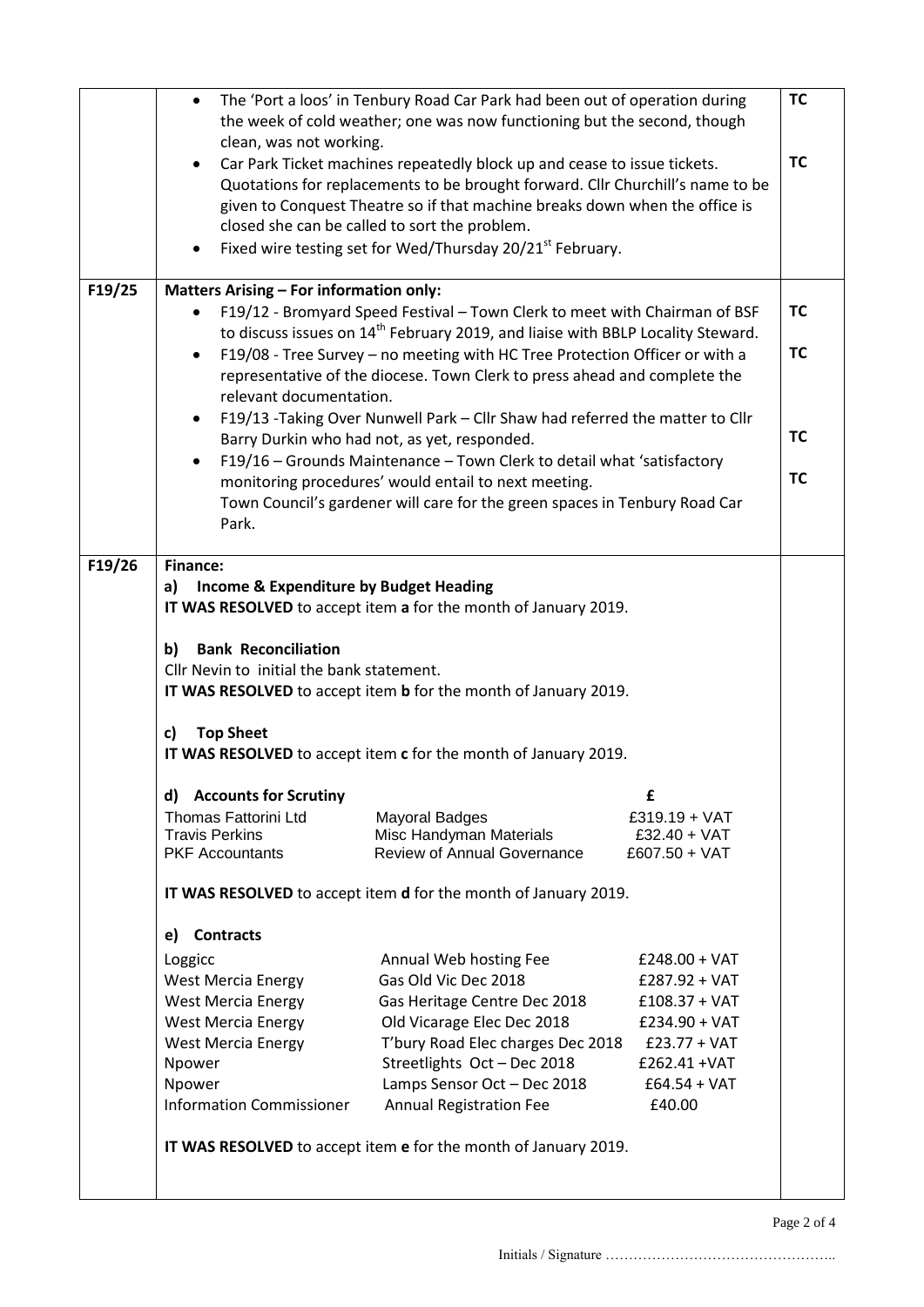|        | f) Review of monthly payments                                                                   |           |  |  |
|--------|-------------------------------------------------------------------------------------------------|-----------|--|--|
|        | IT WAS RESOLVED that Cllr Franklin sign for payments for the month of December                  |           |  |  |
|        | 2018 and January 2019.                                                                          |           |  |  |
|        |                                                                                                 |           |  |  |
|        | g) Replacement Cheques                                                                          |           |  |  |
|        | IT WAS RESOLVED to raise cheques to replace the following lost and cancelled                    |           |  |  |
|        | cheques:                                                                                        |           |  |  |
|        | West Mercia Energy: £503.16 (No.004748 - 11 <sup>th</sup> December 2018)                        |           |  |  |
|        | Allcoopers Ltd: £104.40 (No. 004722 - 20 <sup>th</sup> November 2018)                           |           |  |  |
|        | Allcoopers Ltd: £122.80 (No. 004763 - $22^{nd}$ January 2019)                                   |           |  |  |
|        |                                                                                                 |           |  |  |
| F19/27 | <b>Subscriptions</b>                                                                            |           |  |  |
|        | Members considered the renewal of the Town Council's subscription to Local Councils             |           |  |  |
|        | Update in the sum of £75.                                                                       |           |  |  |
|        | IT WAS RESOLVED to approve the renewal of the Town Council's subscription to Local              |           |  |  |
|        | Councils Update in the sum of £75.                                                              |           |  |  |
|        |                                                                                                 |           |  |  |
| F19/28 | <b>External Audit 2017/18</b>                                                                   |           |  |  |
|        | Members were informed that the External Auditors, PKF Littlejohn LLP had completed              |           |  |  |
|        | the review of the Annual Governance & Accountability Return (AGAR) for the year                 |           |  |  |
|        | ended 31 <sup>st</sup> March 2018 and had issued the External Auditor Report and Certificate.   |           |  |  |
|        | An additional charge of £607.50 has been incurred for extra work required to address            |           |  |  |
|        | the 'challenge correspondence' received.                                                        |           |  |  |
|        | The Auditor's final report certifies that:                                                      |           |  |  |
|        | On the basis of our review of Sections 1 and 2 of the Annual Governance and                     |           |  |  |
|        | Accountability Return (AGAR), in our opinion the information in of Sections 1 and 2 of          |           |  |  |
|        |                                                                                                 |           |  |  |
|        | the Annual Governance and Accountability Return (AGAR) is in accordance with                    |           |  |  |
|        | Proper Practices and no other matters have come to our attention giving cause for               |           |  |  |
|        | concern that relevant legislation and regulatory requirements have not been met.                |           |  |  |
|        | IT WAS RESOLVED to receive and note the external auditor's report.                              |           |  |  |
| F19/29 | <b>Grants</b>                                                                                   |           |  |  |
|        | The committee considered a grant application from The Bromyard Festival of Town                 |           |  |  |
|        | Criers for £300 towards the annual Town Criers Festival to be held on 4 <sup>th</sup> May 2019. |           |  |  |
|        |                                                                                                 |           |  |  |
|        | IT WAS RESOLVED to approve the grant of £300 towards the 2019 Annual Town Criers                | <b>TC</b> |  |  |
|        | Festival.                                                                                       |           |  |  |
| F19/30 | <b>Heritage Centre</b>                                                                          |           |  |  |
|        | The Town Clerk reported a letter had been received from a tenant of the Heritage                |           |  |  |
|        | Centre regarding a proposal to upgrade waste water disposal in the building.                    |           |  |  |
|        |                                                                                                 |           |  |  |
|        | IT WAS RESOLVED that the tenants should provide further details and costings for                | TC        |  |  |
|        | consideration at a future meeting of the committee.                                             |           |  |  |
| F19/31 | Old Vicarage - replacement windows                                                              |           |  |  |
|        | The replacement windows in the Old Vicarage had been successfully installed.                    |           |  |  |
|        | Members were asked to approve expenditure for these to be repainted. It was                     |           |  |  |
|        | suggested that as the windows would have to be removed for painting the work should             |           |  |  |
|        | be deferred until the summer months.                                                            |           |  |  |
|        |                                                                                                 |           |  |  |
|        | IT WAS RESOLVED the Town Clerk to seek quotations from the decorators already                   | <b>TC</b> |  |  |
|        | contracted to paint the Old Vicarage and at her discretion to commission the work.              |           |  |  |